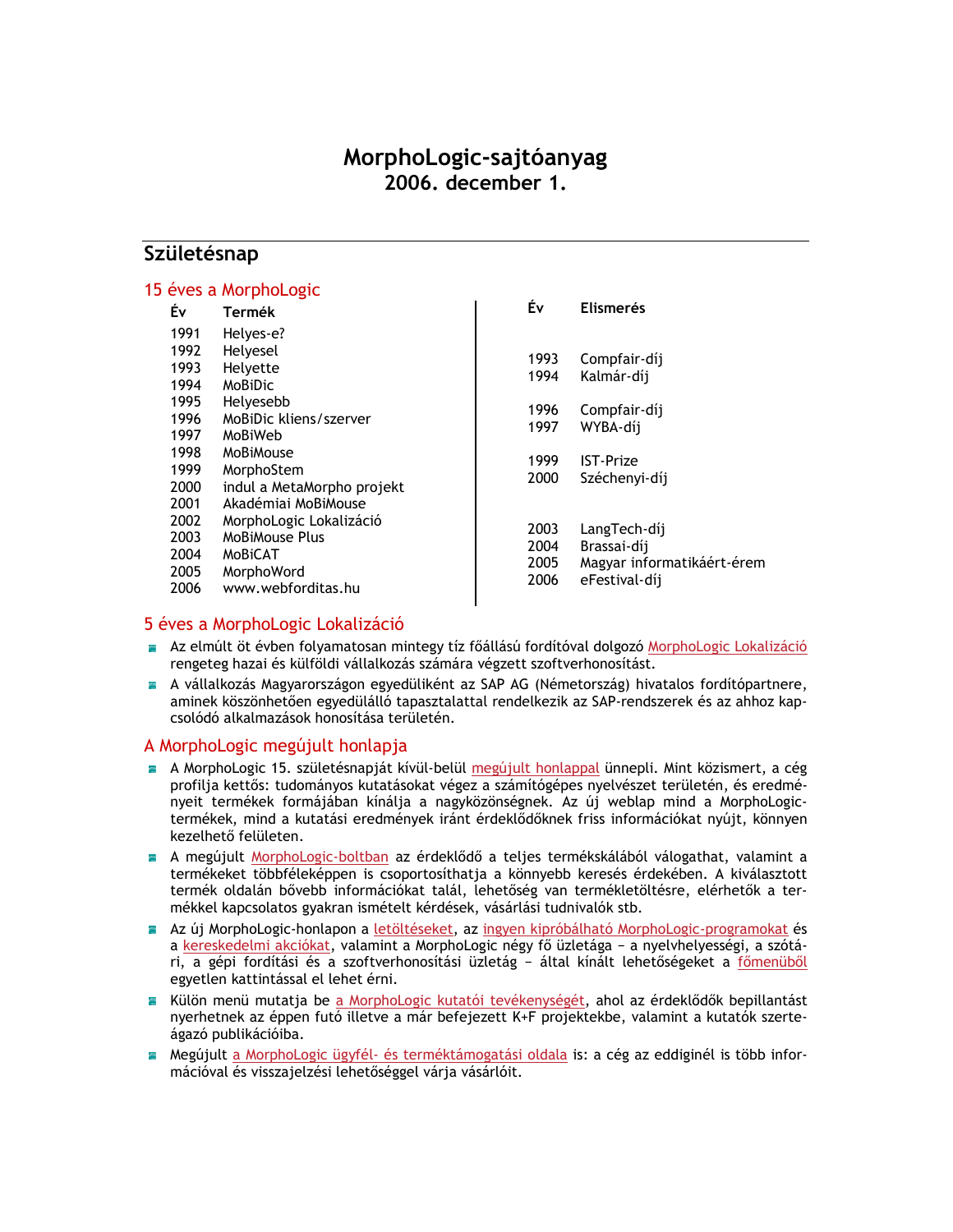# Unnepi akciók, javított termékek

#### Termékek a magyar nyelv megismer (tet) éséhez: Digimorf, Elragoz, Helyesën

- A MorphoLogic három új termékével nyújt segítséget a magyar nyelv megismerését és megismertetését végzőknek.
- A magyar szavak adatbázisa a DigiMorf tartalmazza a szavak szófaját, leggyakoribb összetételeit, képzett és ragozott alakját, igék esetében az igevonzatokat, ezen kívül többszempontú keresést biztosít.
- A teljes magyar ragozási adatbázis az Elragoz a toldalékolható magyar szavak teljes paradigmáinak közzétételén túl általános morfológiai információkat is nyújt a szavakról, elsősorban a magyar nyelvet tanulók számára.
- A zárt é hangokat jelölő program a Helyesën segíti ennek a beszédben sokak által használt magyar hangnak az írásbeli jelölését. E hangunk a nyelvújítást követően jelöletlenné vált a helyesírásban, viszont számos tájnyelv beszélői ma is megkülönböztetik a nyílt, köznyelvi e hangtól.

#### Javított technológiákkal a Helyesek csomag és az Akadémiai MoBiMouse

A MorphoLogic két legismertebb termékcsaládja, a Helyesek magyar nyelvhelyességi csomag adatbázisa, valamint a felújított Országh-szótárt működtető Akadémiai MoBiMouse Plus új változata minden eddig ismert hiba kijavítása után került forgalomba a közelmúltban.

#### Születésnapi termékvásárlási akciók a MorphoLogicnál

A MorphoLogic a megújult www.morphologic.hu oldalon található webáruházában 15-60%-os karácsonyi akciót hirdet.

## Újdonság: metakeresés nyelvi támogatással

#### PolyMeta

A MorphoLogic nyelvi eszközcsaládja integrálódik az új, PolyMeta nevű általános célú metakeresőbe (www.polymeta.hu), amely lehetőséget nyújt tetszőleges számú, interneten keresztül elérhető kereső (adatbázis és forrás) egyidejű keresésére. Az egyazon keresőszó különböző toldalékolt alakjait is találatként kezelő eredményekből közös találati lista készül, a találatok fontossági sorrendjében. A rendszer megjelenít egy tartalomjegyzéket is, ami segítséget ad a felhasználónak a témához tartozó altémák, kapcsolódó fogalmak azonosításában, az azokhoz tartozó találatok megjelenítésében. Így azonnali áttekintést kaphatunk az eredmények tartalmáról, ami nem csak az első oldalon látható találatokra vonatkozik.

#### **Dokim**

A MorphoLogic nyelvi moduljajnak beépítésével elkészült az első magyarországi tematikus egészségügyi metakereső, a Dokim (www.dokim.hu).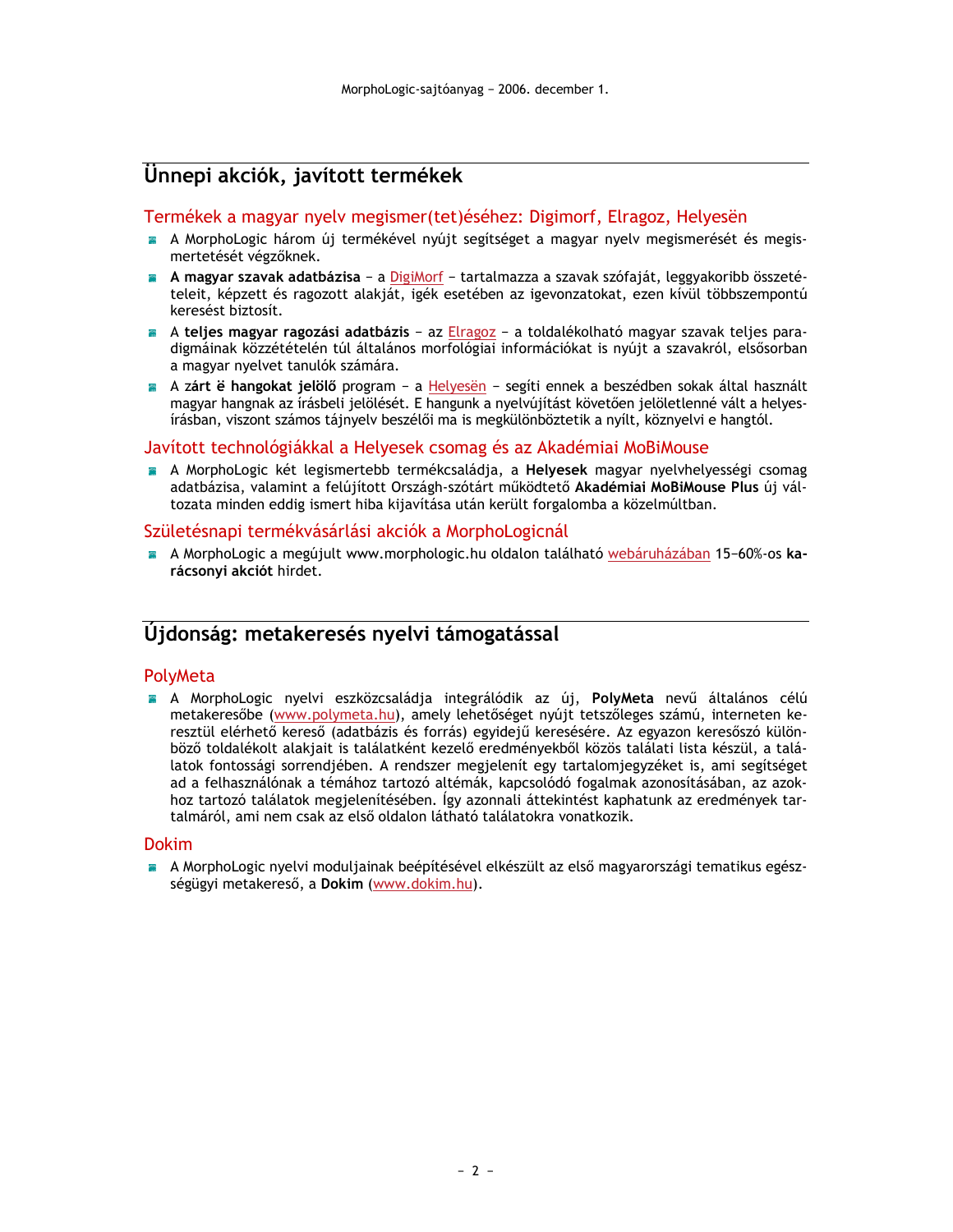## Most befejezett és frissen induló kutatásaink

#### Megújult szóalaktani rendszerünk 12 nyelvre (GVOP-2004-3.3.3)

A projekt keretében meglevő morfológiai leírásainkat kibővítettük, feljavítottuk, illetve újabb nyelvekkel gazdagítottuk rendszerünket. Így ma már a Humor morfológiai rendszer a következő nyelvek szóalakjait képes elemezni: angol, német, francia, olasz, spanyol, holland, lengyel, cseh, magyar, szlovák, román és horvát.

#### Elkészült 8 kis uráli nyelv számítógépes morfológiai leírása (NKFP 5/135/2001)

A morfológiai elemzőprogram-rendszer adaptálása 8 olyan, a magyarral rokon, kis uráli nyely feldolgozásához, mint a mordvin, a cseremisz (mari), a votják (udmurt), a zürjén (komi), az osztják (hanti), a vogul (manysi), a jurák szamojéd (nyenyec) és a tavgi (nganaszan).

#### Digitális terminológus (IKTA-00081/2003)

A digitális terminológus egy gépi fordítástámogató eszköz a forrásszövegben levő terminológia meghatározására és kikeresésére. A helyes terminológia következetes használata létfontosságú minden szakfordításban, és különösen fontos az EU-val kapcsolatos szövegek fordításában. A projektben olyan eszköz került kifejlesztésre, amely automatikusan kigyűjti a lefordítandó szövegben szereplő terminológiai egységeket - vagyis kijelöli a szakkifejezéseket -, sőt amennyiben a megfelelő háttéradatok rendelkezésre állnak, ezekre saját adatbázisából fordításokat is javasol, létrehozva egy a szöveg témájához tartozó terminológiai adatbázist.

#### Az első angol-magyar kontrollált nyelvi modul (GVOP-2004-3.3.2)

A kontrollált nyelv a természetes nyelv olvan véges részhalmaza, amelyben nem szerepelnek olyan többértelműségek, amelyek a gépi feldolgozhatóságot, például a jó minőségű gépi fordítását meghiúsítanák. A projektben egy ilyen kontrollált nyelvi konzultációs szolgáltatás prototípusa valósult meg, a Microsoft Word felhasználóinak jobb minőségű fordítását elősegítendő.

#### EuroTermBank: terminológiai adatbank az EU újabb nyelveihez (eContent EDC 22267)

- A MorphoLogic volt a magyarországi koordinátora az eContent pályázati program keretében a EuroTermBank projektnek, amely a legnagyobb szabású eddigi vállalkozás volt a pán-európai terminológiai erőforrások egyesítésére.
- A projekt résztvevői a Tilde, a Baltikum vezető szoftverfejlesztője, a német terminológiai információs központnak (DEUTERM) otthont adó Fachhochschule Köln Információmenedzsment Intézete, a Dán Nyelvtechnológiai Intézet, a Litván Nyelv Intézetének Terminológiai Központja, a Lett Tudományos Akadémia Terminológiai Bizottsága, a Tartui (Észtország) Egyetem Finnugrisztikai Intézete és a varsói OPI Információfeldolgozó Központ. A projekt célja a résztvevő országok terminológiai gyakorlatának megalapozása, összehangolása és fejlesztése volt, és eredménye többek között a legnagyobb magyar nyelvű terminológiai adatbázis lett.

#### A MorphoLogic az EU nyelvei közötti fordítást végző EuroMatrix projektben (STREP)

Az EuroMatrix projekt célja egy olyan fordítóprogram létrehozása, mely az EU összes nyelvpárja között fordít. Új paradigmát vezet be a statisztikai gépi fordításba, azáltal, hogy hibrid - azaz nyelvészeti tudással kibővített statisztikai rendszert hoz létre a fordítási minőség javításának érdekében. A statisztikai gépi fordítás kutatásában ez idáig az Egyesült Államok hadseregének érdekei domináltak, különös tekintettel a kínai valamint az arab nyelvek angolra való fordítására. Az EuroMatrix a gépi fordítás nyelvfüggetlen aspektusaira kíván összpontosítani.

A konzorcium: University of Edinburgh, Skócia (statisztikai gépi fordítás) Károly Egyetem, Csehország (szabály alapú gépi fordítás) DFKI, Németország (konzorciumvezető) CELCT, Olaszország (kiértékelés) GlobalWare, Németország (ipari felhasználás) MorphoLogic, Magyarország (nyelvi tudás biztosítása)